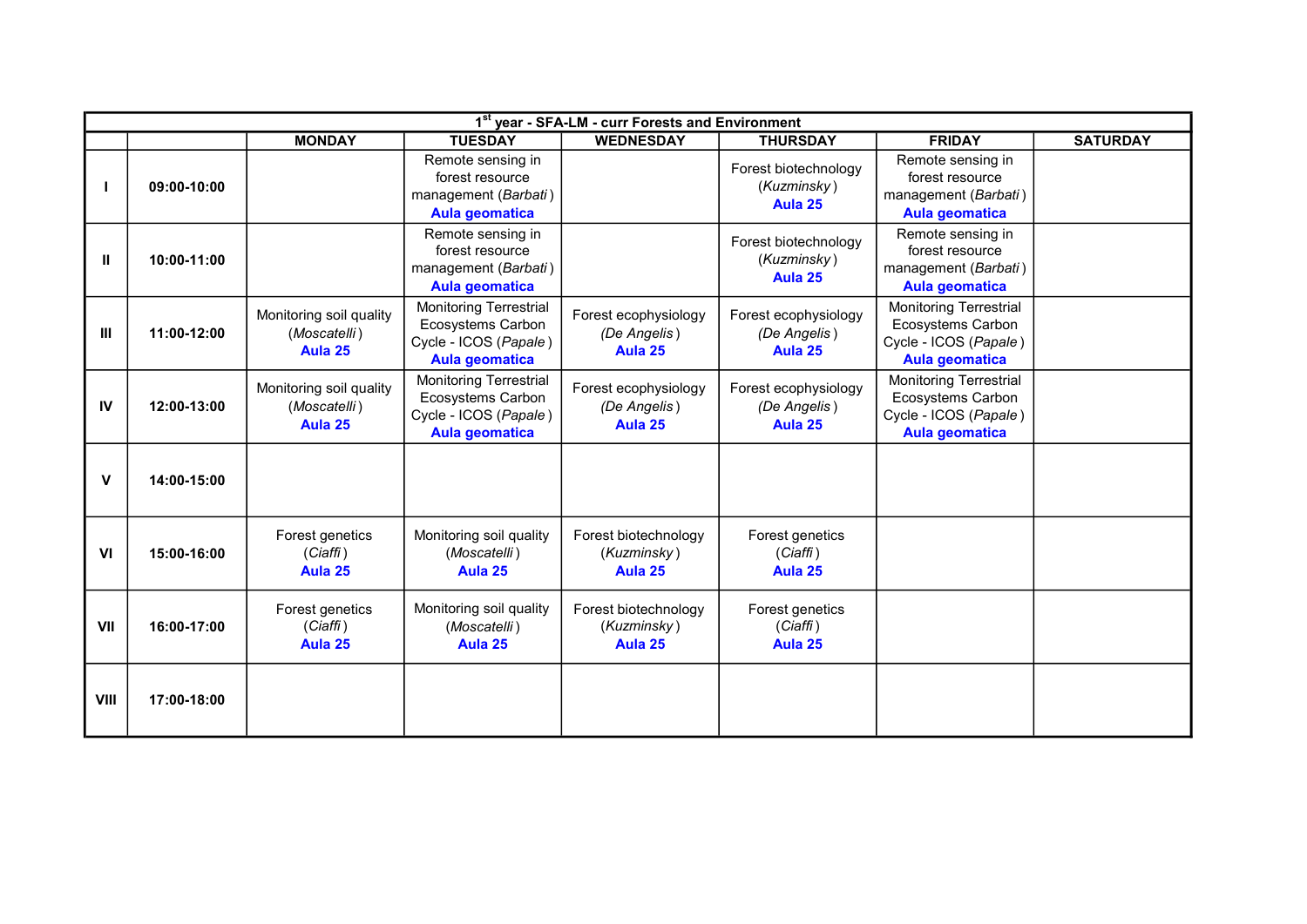|             | 2 <sup>nd</sup> year - SFA-LM - curr Forests and Environment |               |                |                                                            |                                                                   |                                                       |                 |  |  |  |
|-------------|--------------------------------------------------------------|---------------|----------------|------------------------------------------------------------|-------------------------------------------------------------------|-------------------------------------------------------|-----------------|--|--|--|
|             |                                                              | <b>MONDAY</b> | <b>TUESDAY</b> | <b>WEDNESDAY</b>                                           | <b>THURSDAY</b>                                                   | <b>FRIDAY</b>                                         | <b>SATURDAY</b> |  |  |  |
|             | 09:00-10:00                                                  |               |                | Forest economics and<br>policy (Carbone)<br>Aula 21        | Vertebrates of forest<br>ecosystems (Zapparoli)<br><b>ON-LINE</b> | Forest economics and<br>policy (Carbone)<br>Aula 21   |                 |  |  |  |
| Ш           | 10:00-11:00                                                  |               |                | Forest economics and<br>policy (Carbone)<br>Aula 21        | Vertebrates of forest<br>ecosystems (Zapparoli)<br><b>ON-LINE</b> | Forest economics and<br>policy (Carbone)<br>Aula 21   |                 |  |  |  |
| Ш           | 11:00-12:00                                                  |               |                | Vertebrates of forest<br>ecosystems (Zapparoli)<br>Aula 21 | Forest management<br>planning (Portoghesi)<br>Aula 21             | Forest management<br>planning (Portoghesi)<br>Aula 21 |                 |  |  |  |
| IV          | 12:00-13:00                                                  |               |                | Vertebrates of forest<br>ecosystems (Zapparoli)<br>Aula 21 | Forest management<br>planning (Portoghesi)<br>Aula 21             | Forest management<br>planning (Portoghesi)<br>Aula 21 |                 |  |  |  |
| V           | 14:00-15:00                                                  |               |                |                                                            |                                                                   |                                                       |                 |  |  |  |
| VI          | 15:00-16:00                                                  |               |                | Forest management<br>planning (Portoghesi)<br>Aula 21      |                                                                   |                                                       |                 |  |  |  |
| VII         | 16:00-17:00                                                  |               |                | Forest management<br>planning (Portoghesi)<br>Aula 21      |                                                                   |                                                       |                 |  |  |  |
| <b>VIII</b> | 17:00-18:00                                                  |               |                |                                                            |                                                                   |                                                       |                 |  |  |  |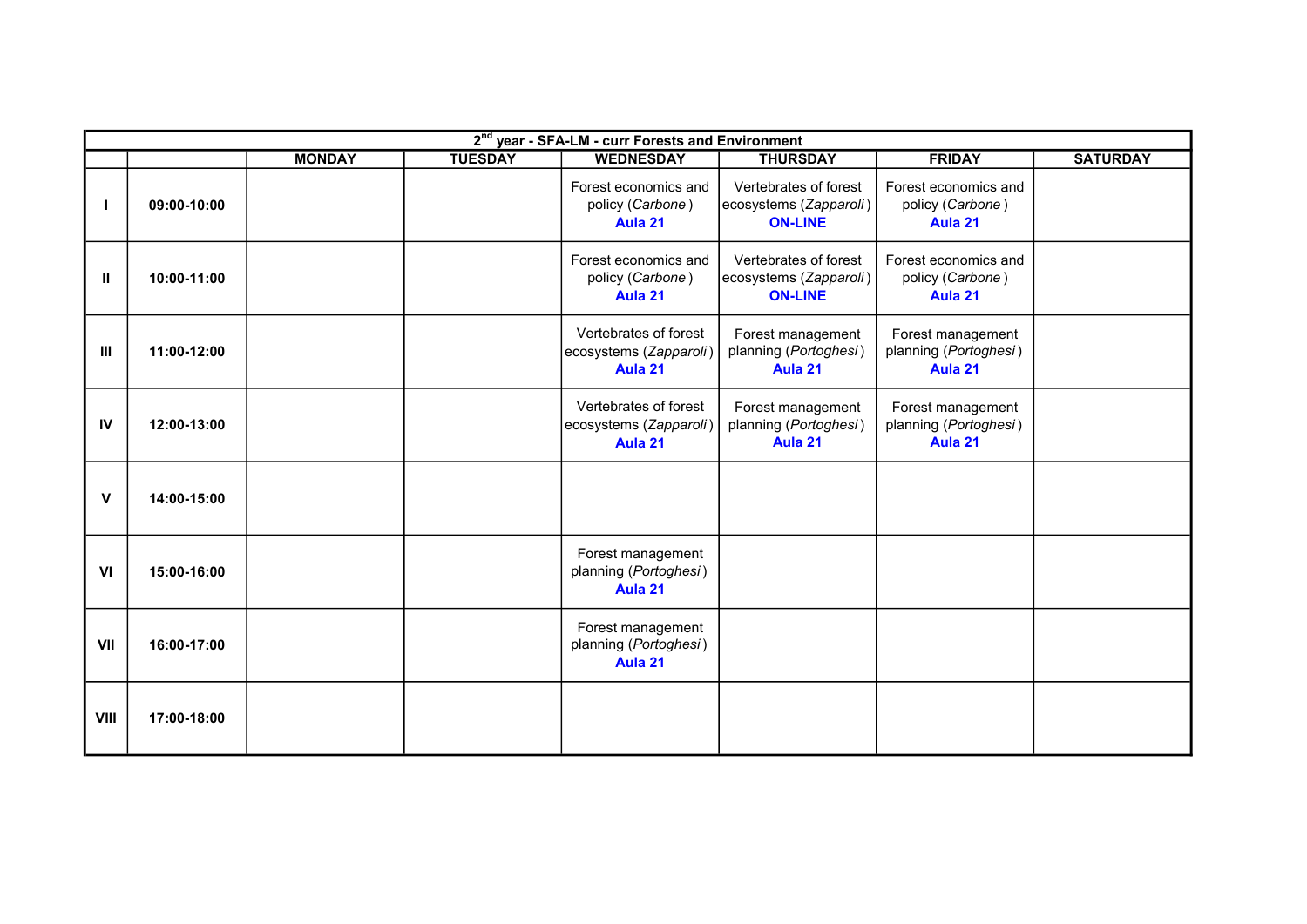|                | 2 <sup>nd</sup> year - SFA-LM - curr MEDfOR |                                                    |                                                                                                      |                                                 |                                                 |                                                                                                      |                 |  |  |
|----------------|---------------------------------------------|----------------------------------------------------|------------------------------------------------------------------------------------------------------|-------------------------------------------------|-------------------------------------------------|------------------------------------------------------------------------------------------------------|-----------------|--|--|
|                |                                             | <b>MONDAY</b>                                      | <b>TUESDAY</b>                                                                                       | <b>WEDNESDAY</b>                                | <b>THURSDAY</b>                                 | <b>FRIDAY</b>                                                                                        | <b>SATURDAY</b> |  |  |
|                | 09:00-10:00                                 | Forest tree cropping<br>(Sabatti)<br>Aula 25       | Remote sensing in<br>forest resource<br>management (Barbati)<br>Aula geomatica                       | Forest tree cropping<br>(Sabatti)<br>Aula 25    | Forest biotechnology<br>(Kuzminsky)<br>Aula 25  | Remote sensing in<br>forest resource<br>management (Barbati)<br><b>Aula geomatica</b>                |                 |  |  |
| Ш              | 10:00-11:00                                 | Forest tree cropping<br>(Sabatti)<br>Aula 25       | Remote sensing in<br>forest resource<br>management (Barbati)<br><b>Aula geomatica</b>                | Forest tree cropping<br>(Sabatti)<br>Aula 25    | Forest biotechnology<br>(Kuzminsky)<br>Aula 25  | Remote sensing in<br>forest resource<br>management (Barbati)<br><b>Aula geomatica</b>                |                 |  |  |
| Ш              | 11:00-12:00                                 | Monitoring soil quality<br>(Moscatelli)<br>Aula 25 | <b>Monitoring Terrestrial</b><br>Ecosystems Carbon<br>Cycle - ICOS (Papale)<br><b>Aula geomatica</b> | Forest ecophysiology<br>(De Angelis)<br>Aula 25 | Forest ecophysiology<br>(De Angelis)<br>Aula 25 | <b>Monitoring Terrestrial</b><br>Ecosystems Carbon<br>Cycle - ICOS (Papale)<br><b>Aula geomatica</b> |                 |  |  |
| IV             | 12:00-13:00                                 | Monitoring soil quality<br>(Moscatelli)<br>Aula 25 | <b>Monitoring Terrestrial</b><br>Ecosystems Carbon<br>Cycle - ICOS (Papale)<br><b>Aula geomatica</b> | Forest ecophysiology<br>(De Angelis)<br>Aula 25 | Forest ecophysiology<br>(De Angelis)<br>Aula 25 | <b>Monitoring Terrestrial</b><br>Ecosystems Carbon<br>Cycle - ICOS (Papale)<br><b>Aula geomatica</b> |                 |  |  |
| v              | 14:00-15:00                                 |                                                    |                                                                                                      |                                                 |                                                 |                                                                                                      |                 |  |  |
| V <sub>l</sub> | 15:00-16:00                                 |                                                    | Monitoring soil quality<br>(Moscatelli)<br>Aula 25                                                   | Forest biotechnology<br>(Kuzminsky)<br>Aula 25  |                                                 |                                                                                                      |                 |  |  |
| VII            | 16:00-17:00                                 |                                                    | Monitoring soil quality<br>(Moscatelli)<br>Aula 25                                                   | Forest biotechnology<br>(Kuzminsky)<br>Aula 25  |                                                 |                                                                                                      |                 |  |  |
| <b>VIII</b>    | 17:00-18:00                                 |                                                    |                                                                                                      |                                                 |                                                 |                                                                                                      |                 |  |  |